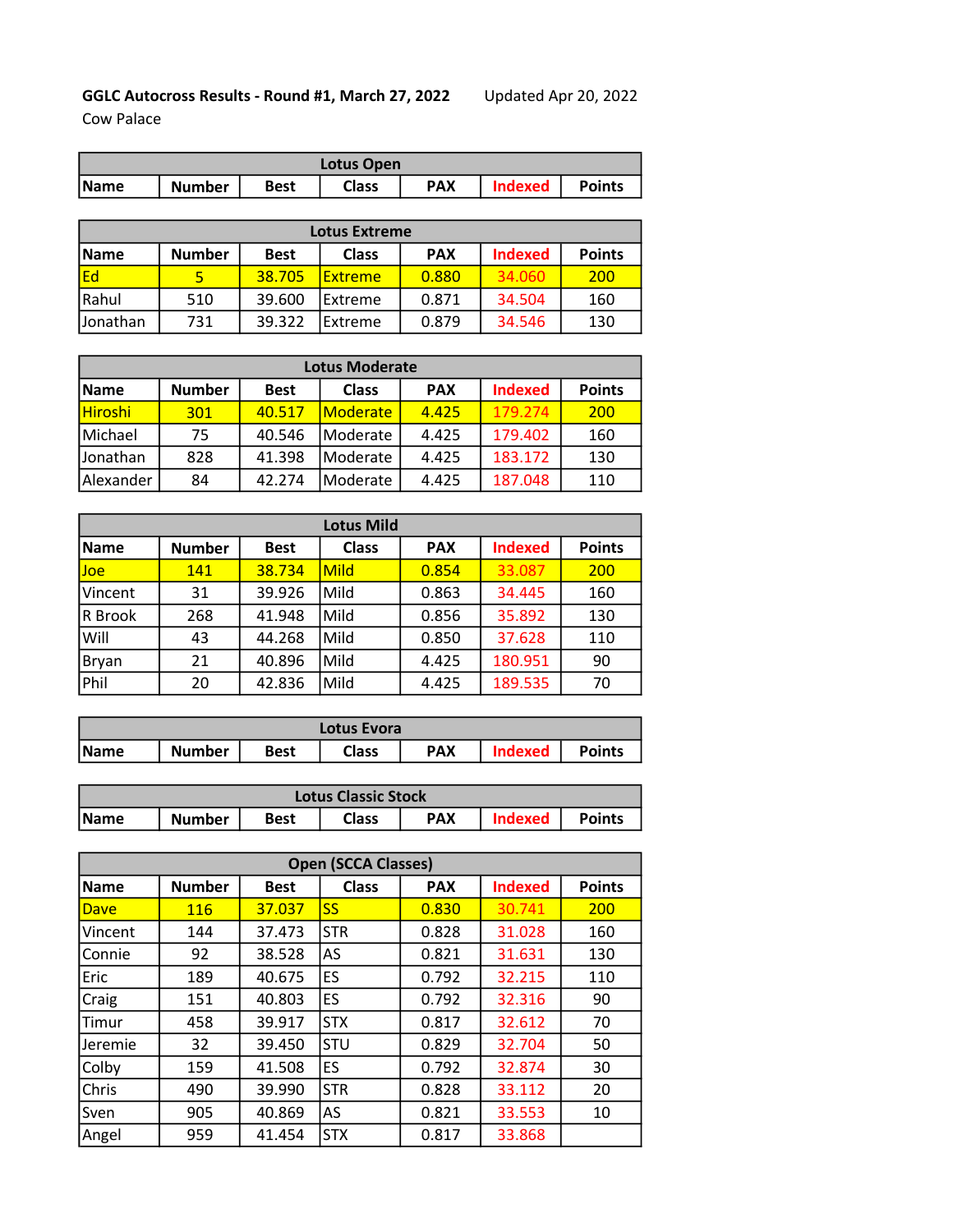| Will         | 722           | 43.103      | GS                       | 0.794 | 34.224 |  |
|--------------|---------------|-------------|--------------------------|-------|--------|--|
| Shawn        | 938           | 39.540      | SM                       | 0.868 | 34.321 |  |
| Curtis       | 177           | 42.596      | $\mathsf{CS}\phantom{0}$ | 0.810 | 34.503 |  |
| Grinil       | 767           | 42.949      | <b>FS</b>                | 0.814 | 34.960 |  |
| Tiffany      | 403           | 41.041      | <b>BSP</b>               | 0.852 | 34.967 |  |
| Sally        | 233           | 42.262      | <b>STR</b>               | 0.828 | 34.993 |  |
| Masa         | 808           | 44.271      | ES                       | 0.792 | 35.063 |  |
| Dmitry       | 744           | 43.568      | AS                       | 0.821 | 35.769 |  |
|              |               |             |                          |       |        |  |
|              |               |             | <b>Fun Class</b>         |       |        |  |
| <b>Name</b>  | <b>Number</b> | <b>Best</b> | <b>Class</b>             |       |        |  |
| <b>Kevin</b> | 30            | 38.674      | <b>FUN</b>               |       |        |  |
| Tom          | 69            | 39.507      | <b>FUN</b>               |       |        |  |
| Daisuke      | 865           | 40.287      | <b>FUN</b>               |       |        |  |
| Kenneth      | 427           | 40.381      | <b>FUN</b>               |       |        |  |
| Yao          | 751           | 40.516      | <b>FUN</b>               |       |        |  |
| Marland      | 825           | 40.586      | <b>FUN</b>               |       |        |  |
| Caevon       | 23            | 40.688      | <b>FUN</b>               |       |        |  |
| Richard      | 496           | 40.730      | <b>FUN</b>               |       |        |  |
| Stephen      | 98            | 40.803      | <b>FUN</b>               |       |        |  |
| Chi          | 374           | 41.063      | <b>FUN</b>               |       |        |  |
| Andy         | 689           | 41.111      | <b>FUN</b>               |       |        |  |
| Aris         | 845           | 41.661      | <b>FUN</b>               |       |        |  |
| Raman        | 272           | 41.665      | <b>FUN</b>               |       |        |  |
| Danny        | 805           | 41.742      | <b>FUN</b>               |       |        |  |
| Crystal      | 778           | 41.835      | <b>FUN</b>               |       |        |  |
| Ed           | 407           | 41.906      | <b>FUN</b>               |       |        |  |
| Scott        | 495           | 41.992      | <b>FUN</b>               |       |        |  |
| Matt         | 50            | 42.156      | <b>FUN</b>               |       |        |  |
| Scott        | 390           | 42.268      | <b>FUN</b>               |       |        |  |
| Daniel       | 81            | 42.566      | <b>FUN</b>               |       |        |  |
| Jeffrey      | 111           | 42.678      | <b>FUN</b>               |       |        |  |
| Andrew       | 428           | 42.860      | <b>FUN</b>               |       |        |  |
| Felix        | 291           | 43.146      | <b>FUN</b>               |       |        |  |
| Jason        | 309           | 43.205      | <b>FUN</b>               |       |        |  |
| Don          | 271           | 43.216      | <b>FUN</b>               |       |        |  |
| Alan R       | 11            | 43.263      | <b>FUN</b>               |       |        |  |
| Jeremy       | 78            | 43.577      | <b>FUN</b>               |       |        |  |
| Gaspar       | 196           | 44.357      | <b>FUN</b>               |       |        |  |
| Wen          | 118           | 44.359      | <b>FUN</b>               |       |        |  |
| Scott        | 387           | 45.209      | <b>FUN</b>               |       |        |  |
| Don          | 953           | 45.395      | <b>FUN</b>               |       |        |  |
| Natalie      | 226           | 45.490      | <b>FUN</b>               |       |        |  |
| Ana          | 100           | 46.764      | <b>FUN</b>               |       |        |  |
| Dongi        | 993           | 48.206      | <b>FUN</b>               |       |        |  |
| Zhaoyang     | 115           | 49.185      | <b>FUN</b>               |       |        |  |
| Yuko         | 479           | 49.261      | <b>FUN</b>               |       |        |  |